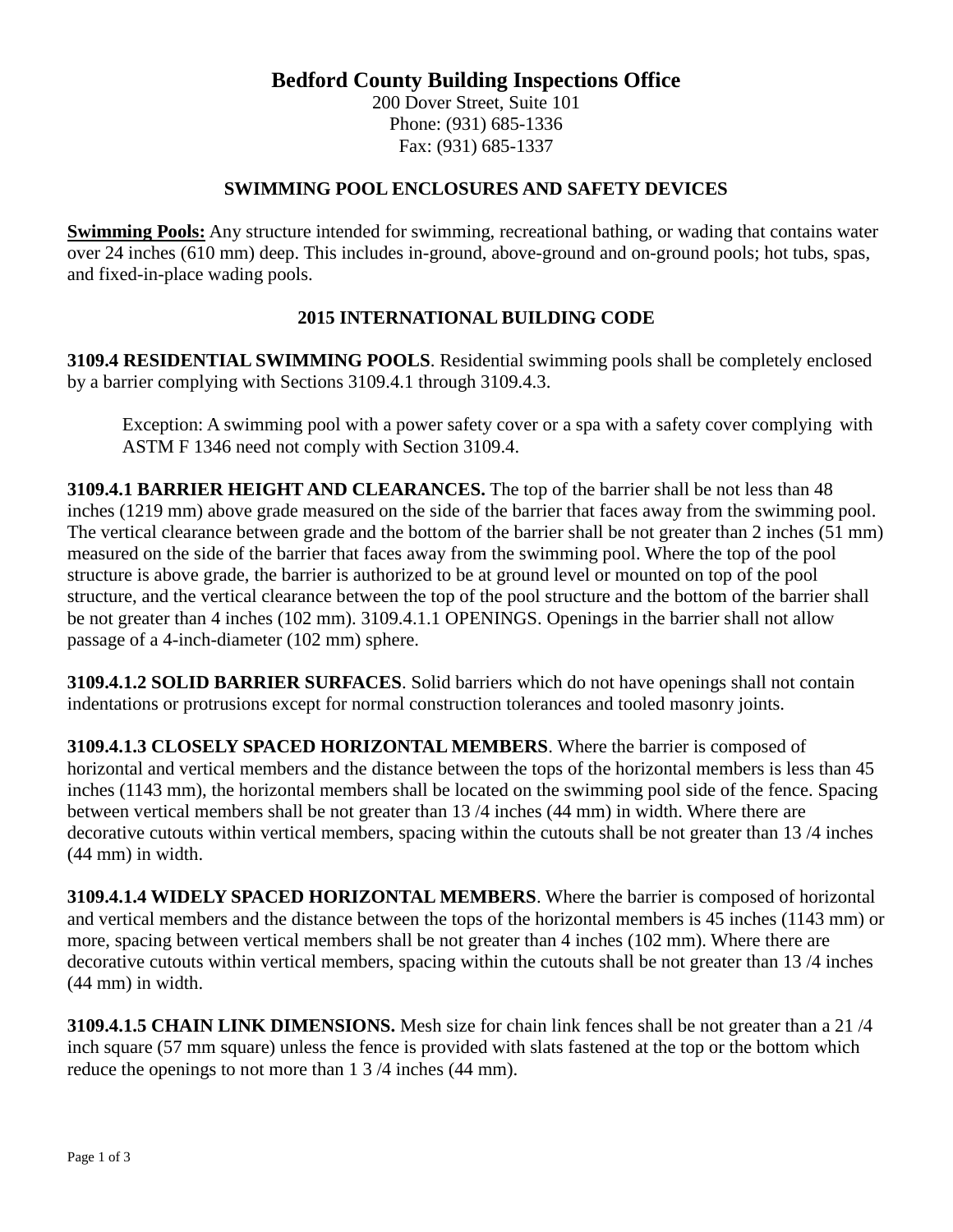**3109.4.1.6 DIAGONAL MEMBERS.** Where the barrier is composed of diagonal members, the opening formed by the diagonal members shall be not greater than 13 /4 inches (44 mm).

**3109.4.1.7 GATES**. Access doors or gates shall comply with the requirements of Sections 3109.4.1.1 through 3109.4.1.6 and shall be equipped to accommodate a locking device. Pedestrian access doors or gates shall open outward away from the pool and shall be self-closing and have a self-latching device. Doors or gates other than pedestrian access doors or gates shall have a self-latching device. Release mechanisms shall be in accordance with Sections 1008.1.9 and 1109.13. Where the release mechanism of the self-latching device is located less than 54 inches (1372 mm) from the bottom of the door or gate, the release mechanism shall be located on the pool side of the door or gate 3 inches (76 mm) or more, below the top of the door or gate, and the door or gate and barrier shall be without openings greater than 1 /2 inch (12.7 mm) within 18 inches (457 mm) of the release mechanism.

**3109.4.1.8 DWELLING WALL AS A BARRIER**. Where a wall of a dwelling serves as part of the barrier, one of the following shall apply: 1. Doors with direct access to the pool through that wall shall be equipped with an alarm that produces an audible warning when the door and/or its screen, if present, are opened. The alarm shall be listed and labeled in accordance with UL 2017. In dwellings not required to be Accessible units, Type A units or Type B units, the deactivation switch shall be located 54 inches (1372 mm) or more above the threshold of the door. In dwellings required to be Accessible units, Type A units or Type B units, the deactivation switch shall be located not higher than 54 inches (1372 mm) and not less than 48 inches (1219 mm) above the threshold of the door. 2. The pool shall be equipped with a power safety cover that complies with ASTM F 1346. 3. Other means of protection, such as self-closing doors with self-latching devices, which are approved, shall be accepted so long as the degree of protection afforded is not less than the protection afforded by Section 3109.4.1.8, Item 1 or 2.

**3109.4.1.9 POOL STRUCTURE AS BARRIER**. Where an above-ground pool structure is used as a barrier or where the barrier is mounted on top of the pool structure, and the means of access is a ladder or steps, then the ladder or steps either shall be capable of being secured, locked or removed to prevent access, or the ladder or steps shall be surrounded by a barrier which meets the requirements of Sections 3109.4.1.1 through 3109.4.1.8. Where the ladder or steps are secured, locked or removed, any opening created shall not allow the passage of a 4-inch diameter (102 mm) sphere.

**3109.4.2 INDOOR SWIMMING POOLS.** Walls surrounding indoor swimming pools shall not be required to comply with Section 3109.4.1.8.

**3109.4.3 PROHIBITED LOCATIONS.** Barriers shall be located so as to prohibit permanent structures, equipment or similar objects from being used to climb the barriers.

# **KATIE BETH'S LAW – TENNESSEE CODE ANNOTATED**

**68-14-802. PART DEFINITIONS.** For purposes of this part, unless the context otherwise requires: (1) "Pool alarm" means a device which emits a sound of at least fifty decibels (50 dB) when a person or an object weighing fifteen pounds (15 lbs.) or more enters the water in a swimming pool, but shall not include swimming protection alarm devices designed for individual use, such as an alarm attached to a child that sounds when the child exceeds a certain distance or becomes submerged in water; (2) "Residential dwelling" means a one-family or two-family dwelling structure; and (3) "Swimming pool" means any structure that is intended for swimming or recreational bathing and contains water over thirty-six inches (36'') deep, including, but not limited to, in-ground, above ground, and on-ground swimming pools, hot tubs and nonportable spas.